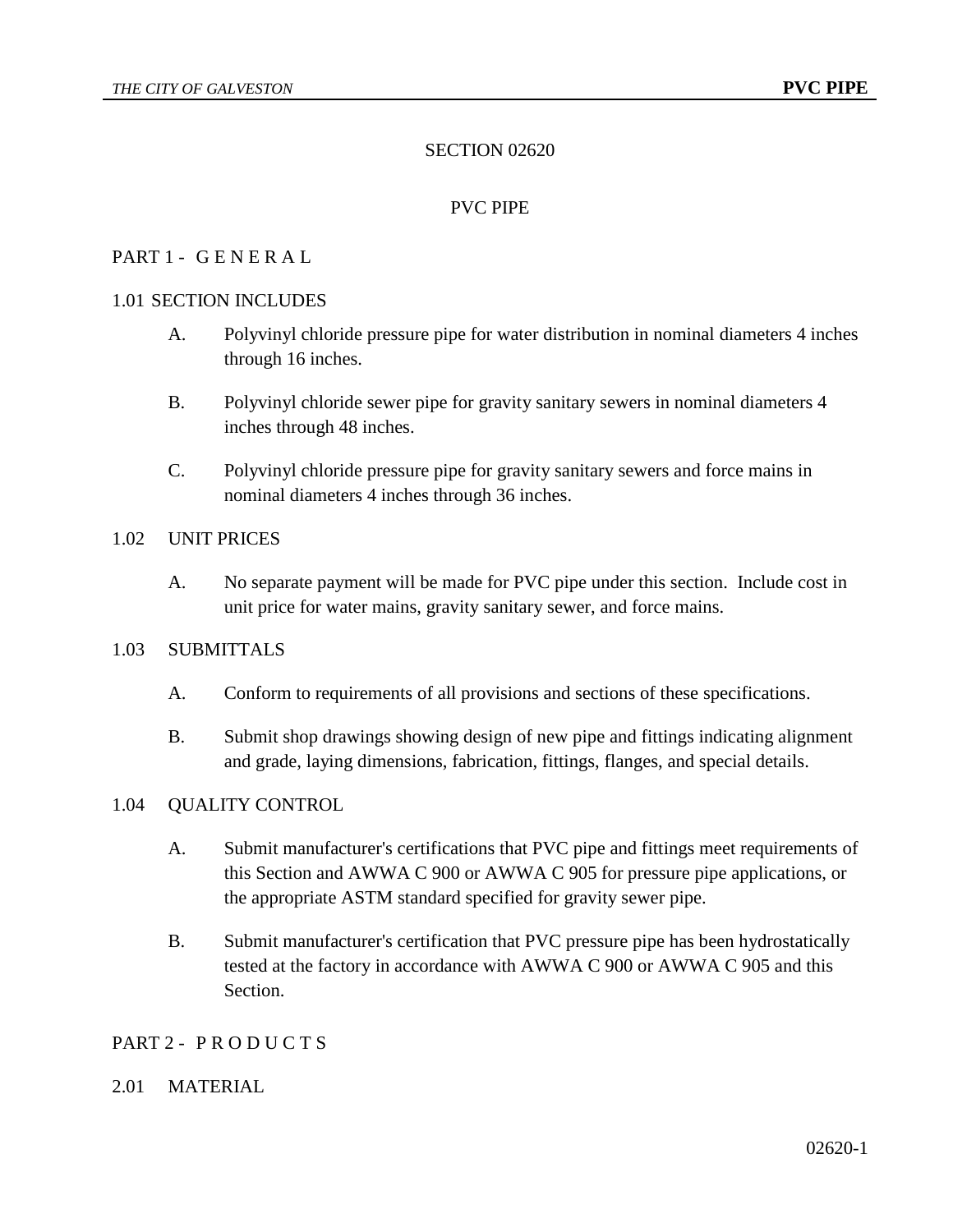- A. Use PVC compounds in the manufacture of pipe that contain no ingredient in an amount that has been demonstrated to migrate into water in quantities considered to be toxic.
- B. Furnish PVC pressure pipe manufactured from Class 12454-A or Class 12454-B virgin PVC compounds as defined in ASTM D 1784. Use compounds qualifying for a rating of 4000 psi for water at 73.4 degrees F per requirements of PPI TR3. Provide pipe which is homogeneous throughout, free of voids, cracks, inclusions, and other defects, uniform as commercially practical in color, density, and other physical properties. Deliver pipe with surfaces free from nicks and scratches with joining surfaces of spigots and joints free from gouges and imperfections which could cause leakage.
- C. For PVC pressure pipe used for water mains, provide self-extinguishing PVC pipe that bears Underwriters' Laboratories mark of approval and is acceptable without penalty to Texas State Fire Insurance Committee for use in fire protection lines.
- D. Gaskets:
	- 1. Gaskets shall meet the requirements of ASTM F 477. Use elastomeric factory-installed gaskets to make joints flexible and watertight.
	- 2. Pipes to be installed in potentially contaminated areas, especially where free product is found near the elevation of the proposed sewer, shall have the following gasket materials for the noted contaminants.

| <b>CONTAMINANT</b>           | <b>GASKET MATERIAL REOUIRED</b>         |
|------------------------------|-----------------------------------------|
| Petroleum (diesel, gasoline) | Nitrile Rubber                          |
| <b>Other Contaminants</b>    | As recommended by the pipe manufacturer |

E. Lubricant for rubber-gasketed joints: Water soluble, non-toxic, non-objectionable in taste and odor imparted to fluid, non-supporting of bacteria growth, having no deteriorating effect on PVC or rubber gaskets.

## 2.02 WATER SERVICE PIPE

A. Pipe 4-inch through 12-inch: AWWA C 900, Class 150, DR 18; nominal 20-foot lengths; cast iron equivalent outside diameters.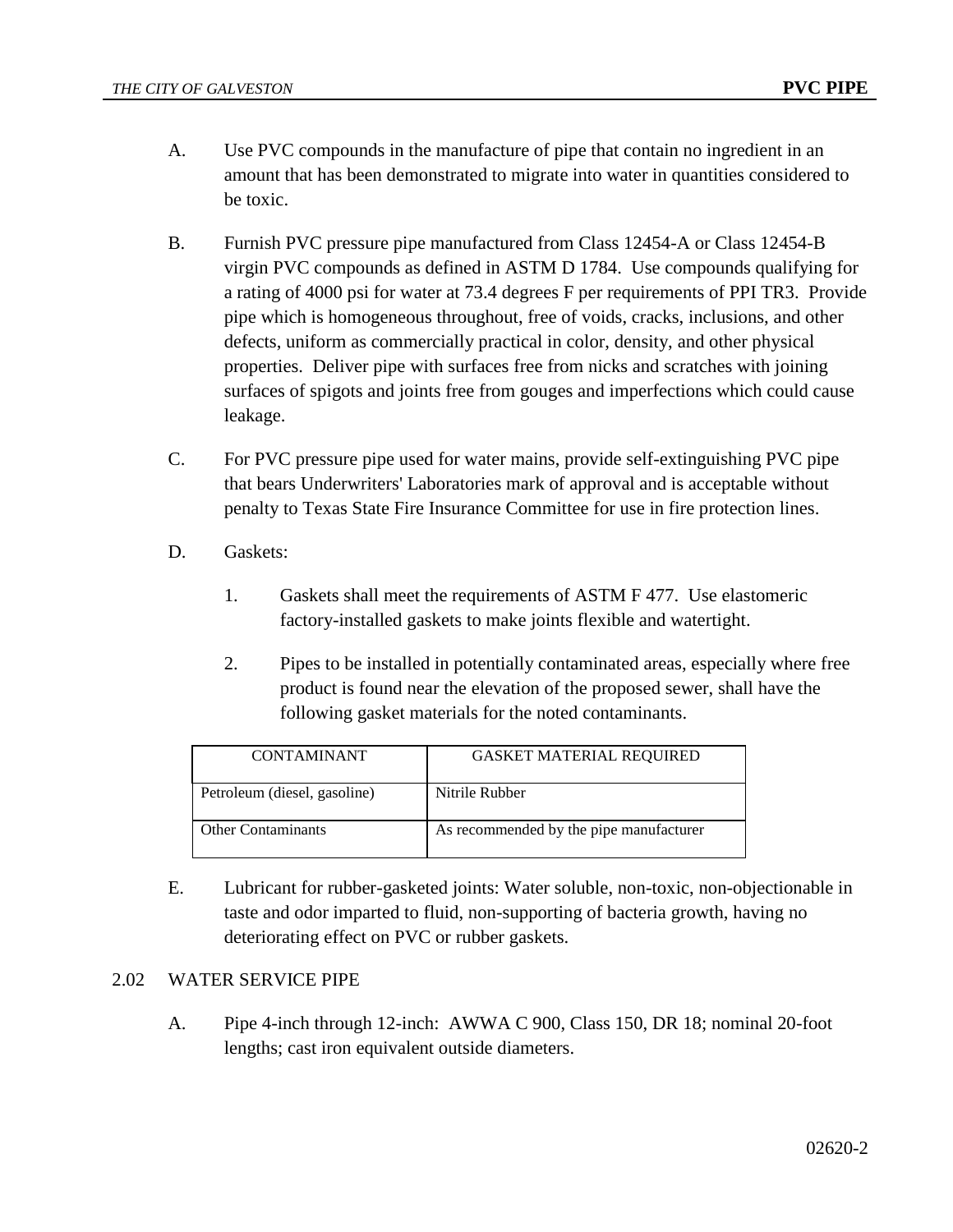- B. Pipe 16-inch: AWWA C 905; Class 235; DR 18; nominal 20-foot lengths; cast iron equivalent outside diameter.
- C. Joints: ASTM D 3139; push-on type joints in integral bell or separate sleeve couplings. Do not use socket type or solvent weld type joints.
- D. Make curves and bends by deflecting the joints. Do not exceed maximum deflection recommended by the pipe manufacturer. Submit details of other methods of providing curves and bends for review by the Owner Representative.
- E. Hydrostatic Test: AWWA C 900, AWWA C 905, ANSI A21.10 (AWWA C110); at point of manufacture; submit manufacturer's written certification.

### 2.03 BENDS AND FITTINGS FOR PVC PRESSURE PIPE

- A. Bends and Fittings: ANSI A21.10, ductile iron; ANSI A21.11 single rubber gasket push-on type joint; minimum 150 psi pressure rating.
- B. Coatings and Linings: Conform to requirements of Section 02610 Ductile-Iron Pipe and Fittings.
- C. Restraints for large diameter PVC pipe (AWWA C905) at the bell shall be consist of the following:
	- 1. The restraint shall be manufactured of ductile iron conforming to ASTM A536.
	- 2. A backup ring shall be utilized behind the PVC bell.
	- 3. A restraint ring, incorporating a plurality or individually actuating gripping surfaces, shall used to connect the bell ring and gripping ring.
	- 4. The restraint shall be the Series 2800 as manufactured by EBAA Iron, Inc., or approved equal.

## 2.04 GRAVITY SANITARY SEWER PIPE

A. PVC gravity sanitary sewer pipe shall be in accordance with the provisions in the following table: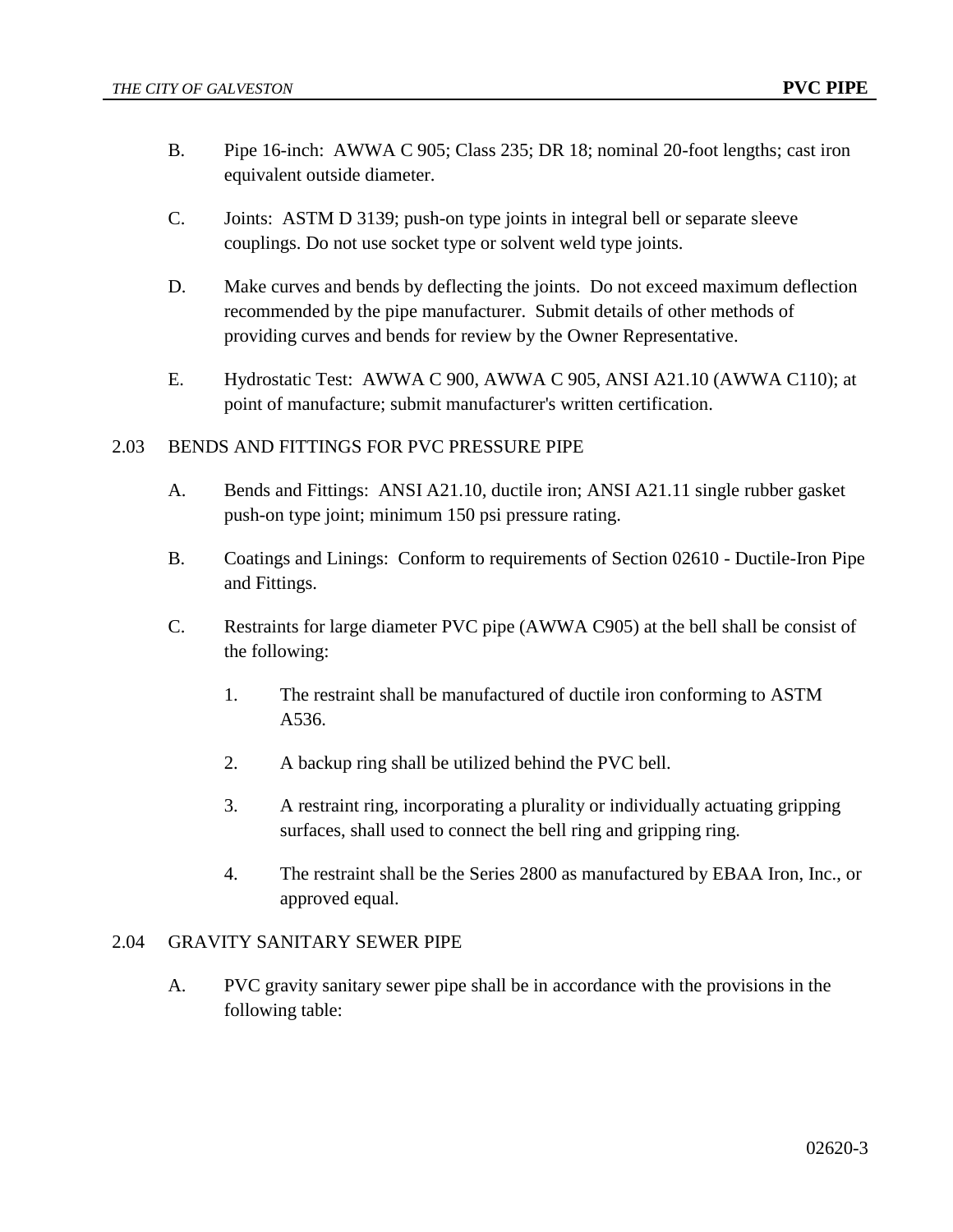| WALL                | <b>MANUFACTURER</b> | <b>PRODUCT</b> | <b>ASTM</b>        | SDR (Max.)/      | <b>DIAMETER</b>   |
|---------------------|---------------------|----------------|--------------------|------------------|-------------------|
| <b>CONSTRUCTION</b> |                     | <b>OPTIONS</b> | <b>DESIGNATION</b> | <b>STIFFNESS</b> | <b>SIZE RANGE</b> |
|                     |                     |                |                    |                  |                   |
|                     |                     |                |                    |                  |                   |
| Solid               | J-M Manufacturing   | Approved       | D3034              | SDR 26 / PS      | $6"$ to $15"$     |
|                     | Co, Inc.            |                |                    | 115              |                   |
|                     |                     |                |                    |                  |                   |
|                     | CertainTeed         |                |                    |                  |                   |
|                     |                     | Approved       | $F679(T-1)$        | SDR $26/PS$      | $18"$ to $24"$    |
|                     | $Can-Text$          |                |                    | 115              |                   |
|                     |                     |                |                    |                  |                   |
|                     |                     |                |                    |                  |                   |
|                     | Carlon Company      |                |                    |                  |                   |
|                     |                     | Approved       | $F679(T-1)$        | SDR 35 / PS 46   | $27$ " to $36$ "  |
|                     | Diamond Plastics    |                |                    |                  |                   |
|                     | Corp                |                |                    |                  |                   |
|                     |                     |                |                    |                  |                   |
|                     |                     |                |                    |                  |                   |
|                     |                     | Approved       | AWWA C900          | DR $18/N/A$      | $4"$ to $12"$     |
|                     | North American Pipe |                |                    |                  |                   |
|                     |                     |                |                    |                  |                   |
|                     | Corporation         |                |                    |                  |                   |
|                     | (NAPCO)             | Approved       | AWWA C905          | DR 18 / N/A      | $14"$ to 36"      |
|                     |                     |                |                    |                  |                   |

- B. When solid wall PVC pipe 18 inches to 27 inches in diameter is required in SDR 26, provide pipe conforming to ASTM F679, except provide wall thickness as required for SDR 26 and pipe strength of 115 psi.
- C. For sewers up to 12-inch-diameter crossing over waterlines, or crossing under waterlines with less than 2 feet separation, provide minimum 150 psi pressure-rated pipe conforming to ASTM D 2241 with suitable PVC adapter couplings.
- D. Joints: Spigot and integral wall section bell with solid cross section elastometric or rubber ring gasket conforming to requirements of ASTM D 3212 and ASTM F 477, or ASTM D 3139 and ASTM F 477, shall be provided. Gaskets shall be factoryassembled and securely bonded in place to prevent displacement. The manufacturer shall test a sample from each batch conforming to requirements ASTM D2444.
- E. Fittings: Provide PVC gravity sewer sanitary bends, tee, or wye fittings for new sanitary sewer construction. PVC pipe fittings shall be full-bodied, either injection molded or factory fabricated. Saddle-type tee or wye fittings are not acceptable.

## 2.05 SANITARY SEWER FORCE MAIN PIPE

A. Provide PVC pressure pipe conforming to the requirements for water service pipe, and conforming to the minimum working pressure rating specified in Section 02731 - Sanitary Sewage Force Mains.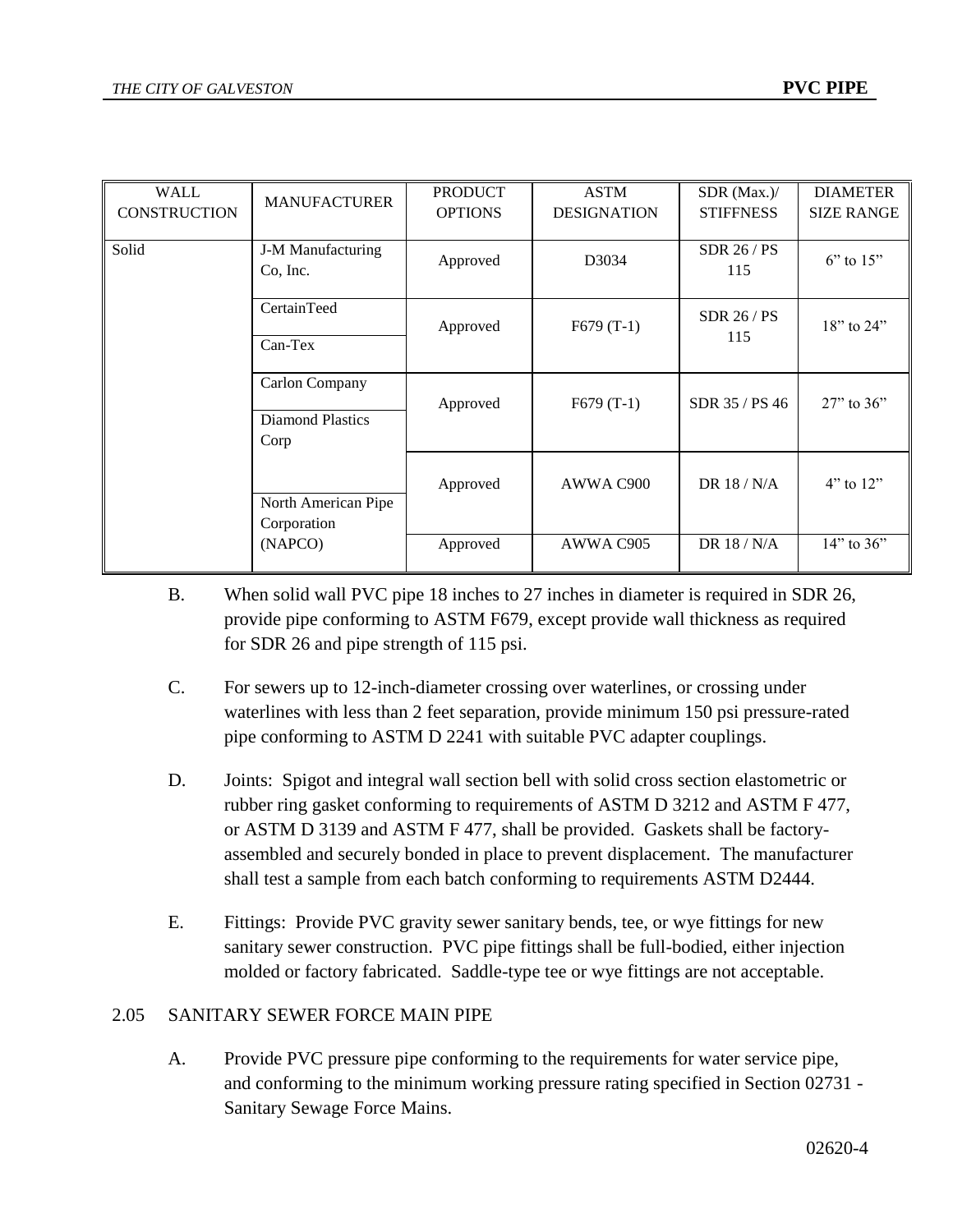- B. Acceptable pipe joints are integral bell-and-spigot, containing a bonded-in elastomeric sealing ring meeting the requirements of ASTM F 477. In designated areas requiring restrained joint pipe and fittings, use EBAA Iron Series 2000PV, Uniflange Series 1350 restrainer, or equal joint restraint device conforming to UNI-B-13, for PVC pipe 12-inch diameter and less.
- C. Fittings: Provide ductile iron fittings as per Paragraph 2.03, except furnish all fittings with one of the following internal linings:
	- 1. Nominal 40 mils (35 mils minimum) virgin polyethylene complying with ASTM D 1248, heat fused to the interior surface of the fitting, as manufactured by American Cast Iron Pipe "Polybond", or U.S. Pipe "Polyline".
	- 2. Nominal 40 mils (35 mils minimum) polyurethane, Corro-pipe II by Madison Chemicals, Inc.
	- 3. Nominal 40 mils (35 mils minimum) ceramic epoxy, Protecto 401 by Enduron Protective Coatings.
- D. Exterior Protection: Provide polyethylene wrapping of ductile iron fittings as required by Section 02630 - Polyethylene Wrap.
- E. Hydrostatic Tests: Hydrostatically test pressure rated pipe in accordance with Paragraph 2.02 E.

## PART 3 - EXECUTION

## 3.01 PROTECTION

- A. Store pipe under cover out of direct sunlight and protect from excessive heat or harmful chemicals in accordance with the manufacturer's recommendations.
- B. Contractor is responsible for proper storage and protection of stored pipe.
- 3.02 INSTALLATION
	- A. Conform to requirements of Section 02664 Water Mains, Section 02730 Gravity Sanitary Sewers, Section 02731 - Sanitary Sewage Force Mains, and Section 02763 - Point Repairs to Sanitary Sewers, as applicable.
	- B. Install PVC pipe in accordance with Section 02227 Excavation and Backfill for Utilities, ASTM D 2321, and manufacturer's recommendations.